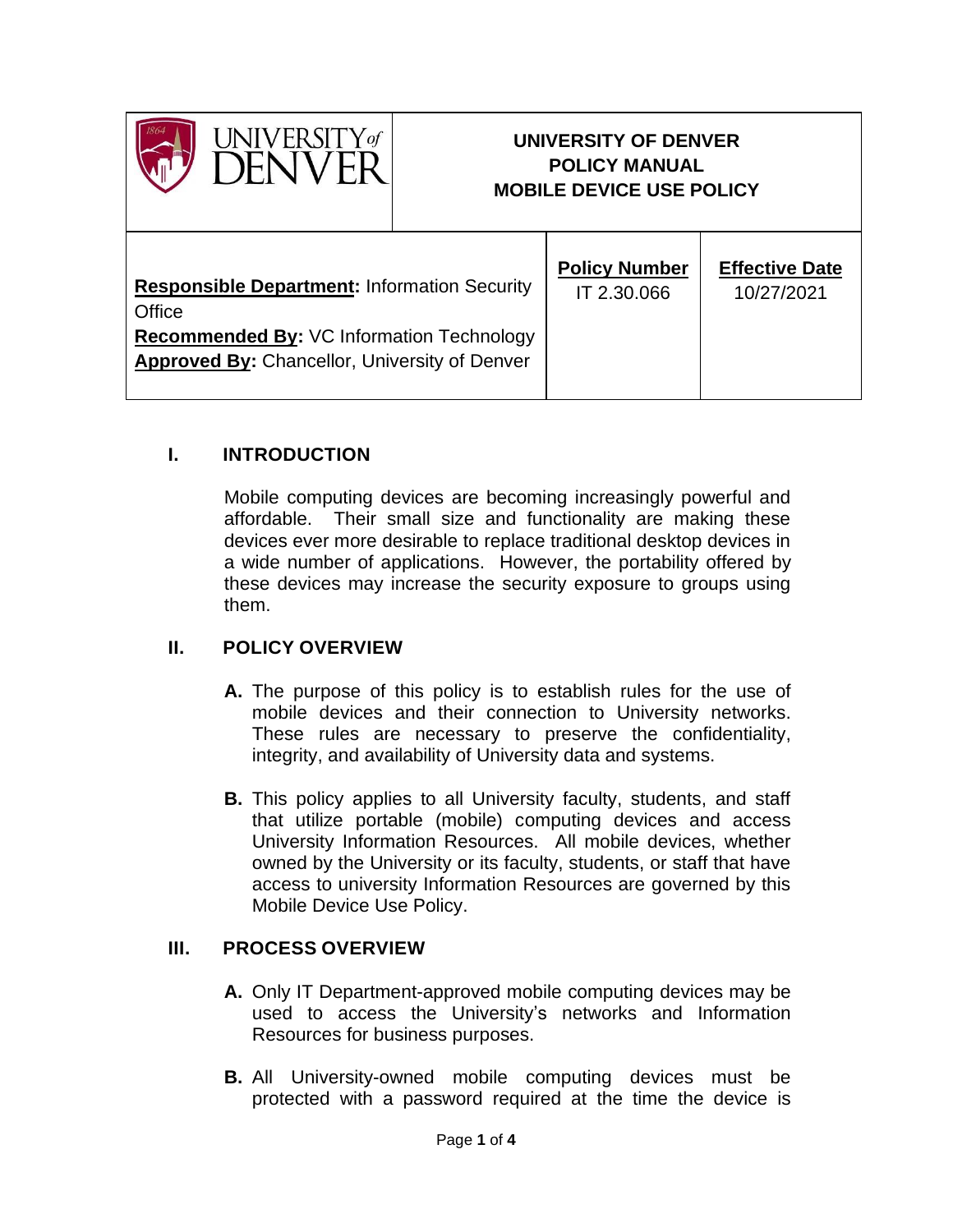powered on. The password must meet the requirements of the University's **[Password Policy](https://www.du.edu/it/about/it-policies/password)**.

- **C.** Sensitive data shall not be stored on mobile computing devices. However, in the event that there is no alternative to local storage, all sensitive data must be encrypted using approved encryption techniques per the **[University E-mail Encryption Policy](https://www.du.edu/it/support/how-to/email-encryption)**.
- **D.** Data must not be transmitted via wireless to or from a Mobile Device unless approved wireless transmission protocols along with approved encryption techniques are utilized. *See* the **[Wireless Access Policy](https://www.du.edu/it/about/it-policies/wireless)** for more information.
- **E.** Non-University owned mobile computer devices that require network connectivity must conform to the University of Denver's IT standards and its user(s) must comply with the University's **[Acceptable Use Policy](https://www.du.edu/it/about/it-policies/computer-network-acceptable-use)**.
- **F.** Unattended mobile computing devices must be physically secured. This means they must be locked in an office, locked in a desk drawer or filing cabinet, or attached to a desk or cabinet via a cable lock system.
- **G.** Laptops and other mobile computing devices that access the University's network infrastructure shall have active and up-todate anti-malware protection.
- **H.** Annual security education and awareness training shall be provided to University staff that use mobile devices. Such training shall include:
	- Minimum necessary. Staff shall only have access to the minimum amount of data necessary to perform their job duties.
	- Lost devices. Staff must immediately report any lost or stolen devices.
	- Unauthorized access. Any unauthorized access to the mobile device or company data must be immediately reported.
	- Rooting devices. Mobile devices must not be "rooted" (device access restrictions removed to allow low-level function access. Often referred to as "Android Rooting" or iPhone "Jailbreaking") or have unauthorized software/firmware installed.
	- Content. Staff shall not load illegal content or pirated software onto a mobile device.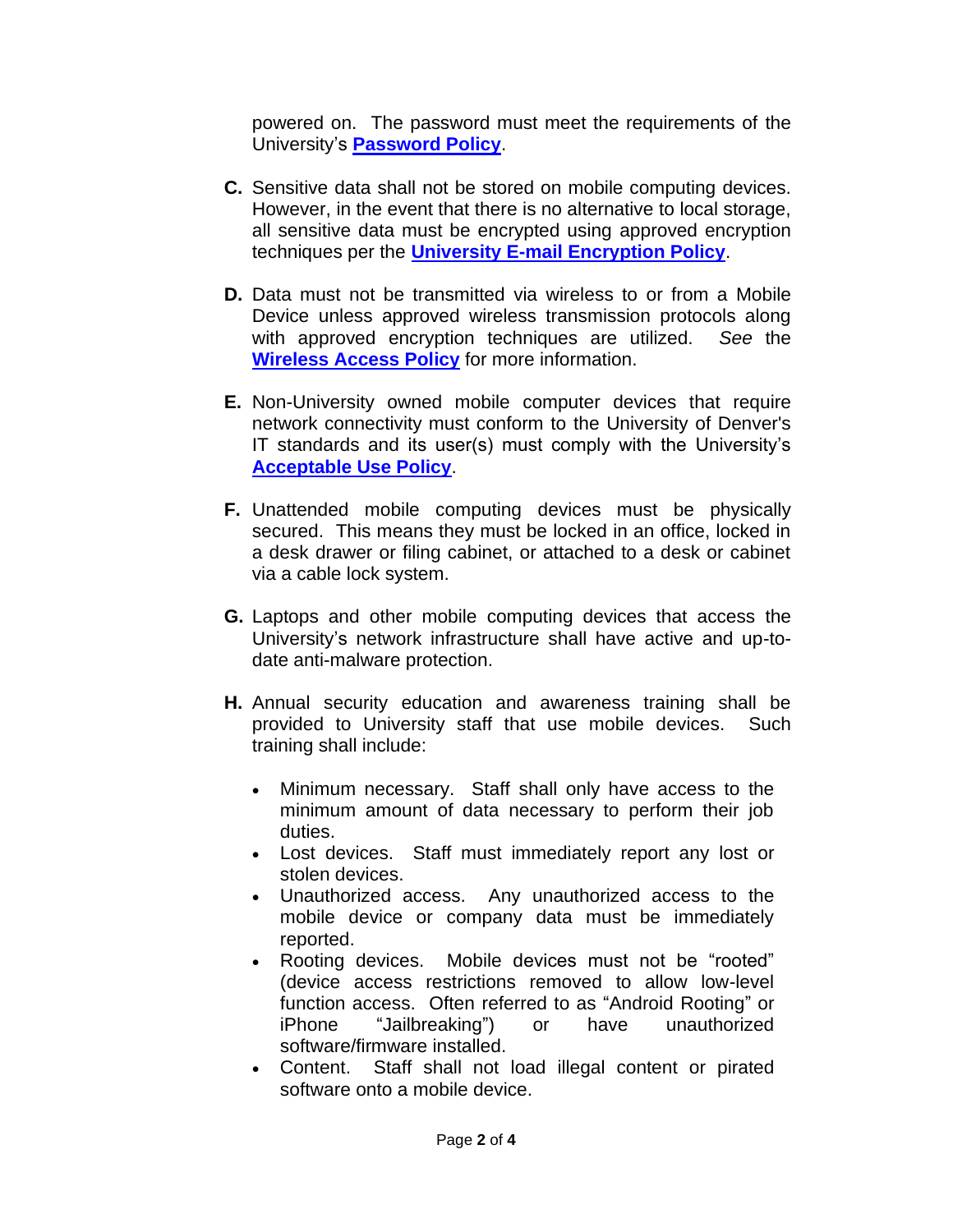- Patch management. Mobile devices and applications must be kept up to date. Patches should be installed within 30 days of release.
- Anti-malware. Mobile devices must have active and up-todate anti-malware protection software.
- Encryption. Encryption shall be used to protect sensitive information.
- Work habits. Staff shall use the University's corporate email system when sending or receiving University data.
- Backups. Staff are responsible for ensuring all important files stored on the mobile device are backed up on a regular basis.
- Management software. Mobile device management software will be used to enforce common security standards and configurations.
- **I.** The Chief Information Security Officer (CISO) shall ensure:
	- Training. Annual security training is provided to users of mobile devices. Periodic security reminders may be used to reinforce mobile device security procedures.
	- Mobile device management. An evaluation is performed to determine the appropriate Mobile Device Management software to be used to reduce costs and business risks related to mobile devices. Features of Mobile Device Management software include the ability to inventory devices, monitor devices (e.g., application installations), issue alerts (e.g., disabled passwords, out of date operating systems, rooted devices), and issue reports (e.g., installed applications, carriers). The CISO shall ensure Mobile Device Management software enforces security features such as encryption, password, and key lock on mobile devices. The CISO shall perform a review to determine if Mobile Device Management software should include the ability to distribute applications, data, and configuration settings
	- Security. The CISO shall remain up to date on industry standard security best practices for mobile devices. Resources can include NIST Guidelines for Managing the Security of Mobile Devices in the Enterprise (**[NIST Special](https://csrc.nist.gov/publications/detail/sp/800-124/rev-1/final)  [Publication 800-124](https://csrc.nist.gov/publications/detail/sp/800-124/rev-1/final)**).
	- Exemptions. A risk assessment and risk analysis shall be performed for any requests for exemptions from this Policy.